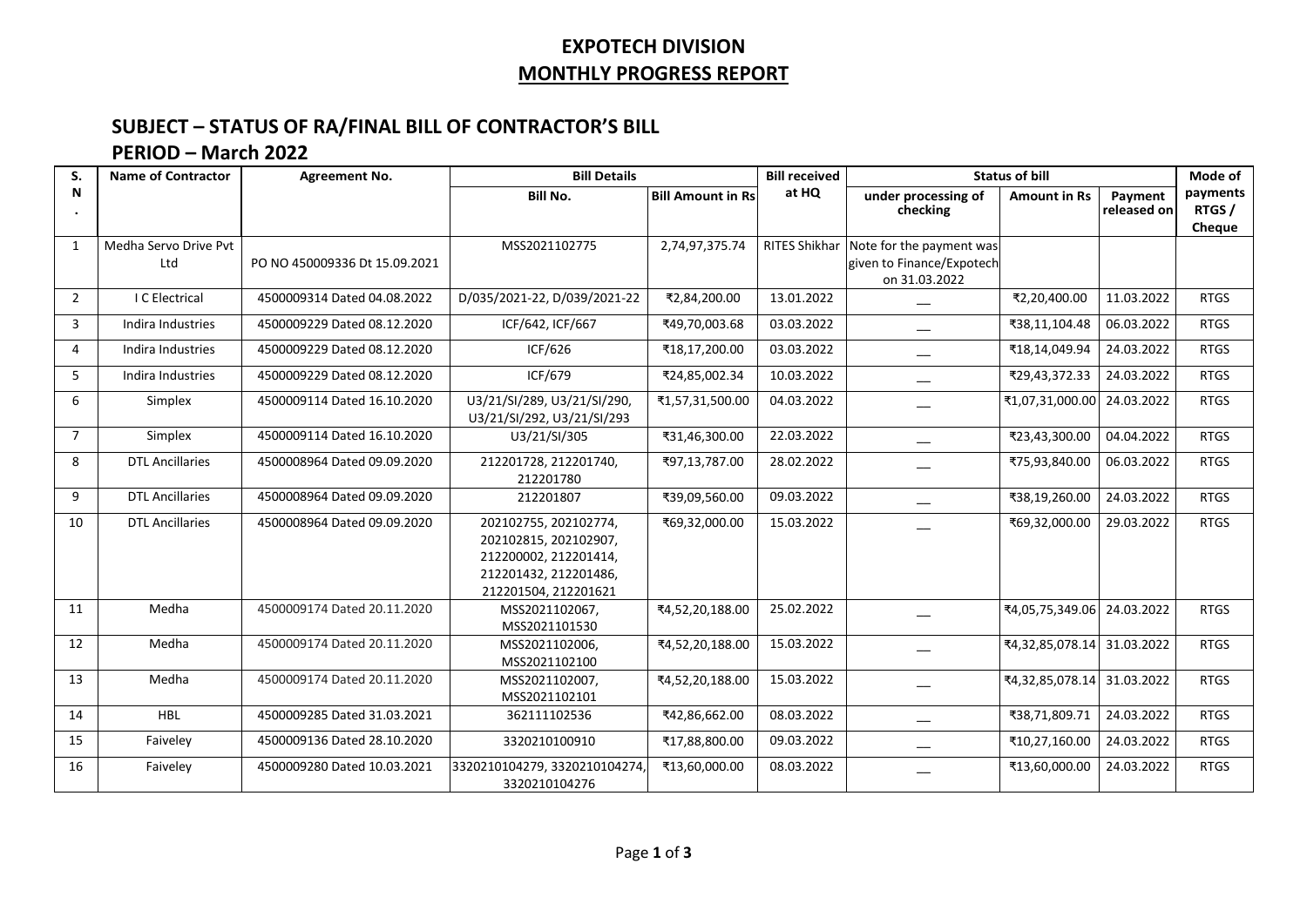| $17\,$ | <b>Amit Engineers</b>               | 4500009010 Dated 25.09.2020                                              | 234, 235, 237                                                                                                                                | ₹18,12,187.51   | 03.03.2022 | under process                                                                                                                                            |                 |            | <b>RTGS</b> |
|--------|-------------------------------------|--------------------------------------------------------------------------|----------------------------------------------------------------------------------------------------------------------------------------------|-----------------|------------|----------------------------------------------------------------------------------------------------------------------------------------------------------|-----------------|------------|-------------|
| 18     | I C Electrical                      | 4500009314 Dated 04.08.2022                                              | D/035/2021-22, D/039/2021-22                                                                                                                 | ₹1,19,600.00    | 22.03.2022 | --                                                                                                                                                       | ₹1,10,200.00    | 29.03.2022 | <b>RTGS</b> |
| 19     | I C Electrical                      | 4500009314 Dated 04.08.2022                                              | 259/2021-22                                                                                                                                  | ₹2,84,200.00    | 24.03.2022 | $\qquad \qquad$                                                                                                                                          | ₹2,72,600.00    | 31.03.2022 | <b>RTGS</b> |
| $20\,$ | Kineco                              | 4500009246 Dated 28.12.2020                                              | 190220376                                                                                                                                    | ₹2,43,92,671.88 | 24.01.2022 | $\qquad \qquad$                                                                                                                                          | ₹2,32,63,390.15 | 31.03.2022 | <b>RTGS</b> |
| 21     | Airflow                             | 4500009118 Dated 20.10.2020                                              | AFL21221022, AFL21221023,<br>AFL21221024, AFL21221025,<br>AFL21221026, AFL21221027,<br>AFL21221028, AFL21221029,<br>AFL21221030, AFL21221031 | ₹7,06,15,944.00 | 24.03.2022 |                                                                                                                                                          | ₹5,50,04,153.25 | 04.04.2022 | <b>RTGS</b> |
| 22     | <b>SARR Freights</b><br>Corporation | 2021/RITES/EXPO/MOZ/DEMU/122<br>$\mathbf{1}$                             | SFCTPT21-22/0052                                                                                                                             | 6559716.00      | 15.03.2022 | Submitted to Finance for<br>release of payment and<br>withold Rs. 5,40,000/- due<br>to non-compliance. The<br>same shall be relased<br>after compliance. | 6019716.00      |            | <b>RTGS</b> |
| 23     | <b>SARR Freights</b><br>Corporation | 2021/RITES/EXPO/MOZ/DEMU/122<br>1                                        | SFCTPT21-22/0051                                                                                                                             | 19337381.00     | 02.03.2022 | Submitted to Finance                                                                                                                                     | 19337381.00     |            | <b>RTGS</b> |
| 24     | <b>SARR Freights</b><br>Corporation | 2021/RITES/EXPO/MOZ/coach/0821                                           | SFCTPT21-22/0067                                                                                                                             | 81600.00        | 30.03.2022 | Submitted to Finance                                                                                                                                     | 81600.00        |            |             |
| 25     | <b>SARR Freights</b><br>Corporation | 2021/RITES/EXPO/MOZ/coach/0821                                           | SFCTPT21-22/0050 & 54                                                                                                                        | 8550375.64      | 14.03.2022 | Submitted to Finance                                                                                                                                     | 8550375.64      |            | <b>RTGS</b> |
| 26     | Asiatic Logistics Pvt. Ltd.         | RITES/EXPO/AFFC/DELHI/112020                                             | 2021-22/03253 & 03254                                                                                                                        | 41464.00        | 07.03.2022 | Submitted to Finance                                                                                                                                     | 41464.00        |            | <b>RTGS</b> |
| 27     | Asiatic Logistics Pvt. Ltd.         | RITES/EXPO/AFFC/CHENNAI/112020                                           | 2021-22/03642                                                                                                                                | 12475.70        | 31.03.2022 | Submitted to Finance                                                                                                                                     | 12475.70        |            | <b>RTGS</b> |
| 28     |                                     | Asiatic Logistics Pvt. Ltd. 2021/RITES/EXPO/MOZ/POWERPAC<br>K/JACKS/1221 | 2021-22/03379 &03378                                                                                                                         | 1037771.00      | 16.03.2022 | Submitted to Finance                                                                                                                                     | 1037771.00      |            | <b>RTGS</b> |
| 29     | Asiatic Logistics Pvt. Ltd.         | RITES/EXPO/AFFC/DELHI/112020                                             | 2021-22/03151 & 03150                                                                                                                        | 292180.00       | 03.03.2022 | Submitted to Finance                                                                                                                                     | 292180.00       |            | <b>RTGS</b> |
| 30     | Asiatic Logistics Pvt. Ltd.         | RITES/EXPO/AFFC/DELHI/112020                                             | 2021-22/03380                                                                                                                                | 92900.00        | 16.03.2022 | Submitted to Finance                                                                                                                                     | 92900.00        |            | <b>RTGS</b> |
| 31     |                                     | Asiatic Logistics Pvt. Ltd. RITES/EXPO/AFFC/CHENNAI/112020               | 2021-22/03337 & 03336                                                                                                                        | 263816.43       | 16.03.2022 | Submitted to Finance                                                                                                                                     | 263816.43       |            | <b>RTGS</b> |
| 32     |                                     | Asiatic Logistics Pvt. Ltd. 2021/RITES/EXPO/MOZ/POWERPAC<br>K/JACKS/1221 | 2021-22/03375 & 03374                                                                                                                        | 1154967.85      | 17.03.2022 | Submitted to Finance                                                                                                                                     | 1154967.85      |            | <b>RTGS</b> |
| 33     |                                     | Asiatic Logistics Pvt. Ltd. RITES/EXPO/AFFC/CHENNAI/112020               | 2021-22/03540 & 03539                                                                                                                        | 48851.09        | 26.03.2022 | Submitted to Finance                                                                                                                                     | 48851.09        |            | <b>RTGS</b> |
| 34     | Asiatic Logistics Pvt. Ltd.         | RITES/EXPO/AFFC/CHENNAI/112020                                           | 2021-22/03494 & 03495                                                                                                                        | 15697.66        | 26.03.2022 | Submitted to Finance                                                                                                                                     | 15697.66        |            | <b>RTGS</b> |
| 35     |                                     | Asiatic Logistics Pvt. Ltd. RITES/EXPO/AFFC/CHENNAI/112020               | 2021-22/03544 & 03543                                                                                                                        | 12276           | 26.03.2022 | Submitted to Finance                                                                                                                                     | 12276           |            | <b>RTGS</b> |
| 36     | Asiatic Logistics Pvt. Ltd.         | RITES/EXPO/AFFC/CHENNAI/112020                                           | 2021-22/03541 & 03542                                                                                                                        | 12200.00        | 26.03.2022 | Submitted to Finance                                                                                                                                     | 12200.00        |            | <b>RTGS</b> |
| 37     | Asiatic Logistics Pvt. Ltd.         | RITES/EXPO/AFFC/CHENNAI/112020                                           | 2021-22/03547 & 03548                                                                                                                        | 15979.00        | 26.03.2022 | Submitted to Finance                                                                                                                                     | 15979.00        |            | <b>RTGS</b> |
| 38     |                                     | Asiatic Logistics Pvt. Ltd. RITES/EXPO/AFFC/CHENNAI/112020               | 2021-22/03550 & 03549                                                                                                                        | 17599.76        | 26.03.2022 | Submitted to Finance                                                                                                                                     | 17599.76        |            | <b>RTGS</b> |
| 39     | Asiatic Logistics Pvt. Ltd.         | RITES/EXPO/WH/CHENNAI/19-                                                | 2021-22/03383                                                                                                                                | 58500.00        | 16.03.2022 | Submitted to Finance                                                                                                                                     | 58500.00        |            | <b>RTGS</b> |